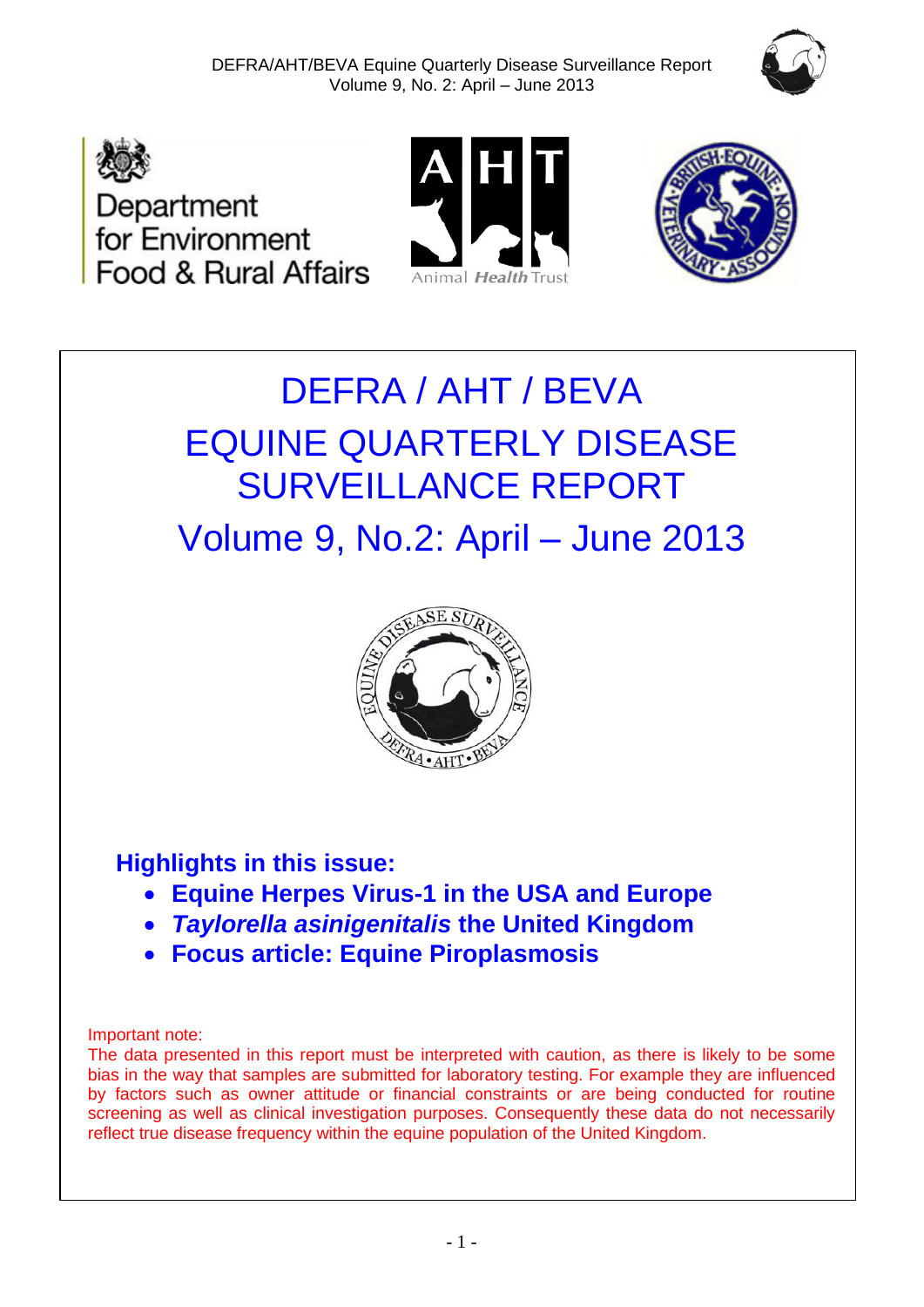

# **TABLE OF CONTENTS**

| <b>INTRODUCTION</b>                                                                                                                                              | 3                                      |
|------------------------------------------------------------------------------------------------------------------------------------------------------------------|----------------------------------------|
| VIROLOGY DISEASE REPORT FOR THE SECOND QUARTER OF 2013                                                                                                           | 7                                      |
| <b>VIROLOGICAL DIAGNOSES FOR THE SECOND QUARTER OF 2013</b>                                                                                                      | 8                                      |
| <b>BACTERIOLOGY DISEASE REPORT FOR THE SECOND QUARTER OF 2013</b>                                                                                                | 9                                      |
| <b>TOXIC AND PARASITIC DISEASE REPORT FOR THE SECOND QUARTER OF 2013</b>                                                                                         | 100                                    |
| <b>FOCUS ARTICLE: EQUINE PIROPLASMOSIS</b>                                                                                                                       | 11                                     |
| REPORT ON POST-MORTEM EXAMINATIONS FOR THE SECOND QUARTER OF 2013                                                                                                | 15                                     |
| <b>EAST ANGLIA</b><br><b>HOME COUNTIES</b><br><b>SOUTH WEST</b><br><b>NORTHERN ENGLAND</b><br><b>WEST MIDLANDS</b><br><b>SCOTLAND</b><br><b>NORTHERN IRELAND</b> | 15<br>15<br>16<br>16<br>16<br>16<br>17 |
| <b>ACKNOWLEDGEMENTS</b>                                                                                                                                          | 1818                                   |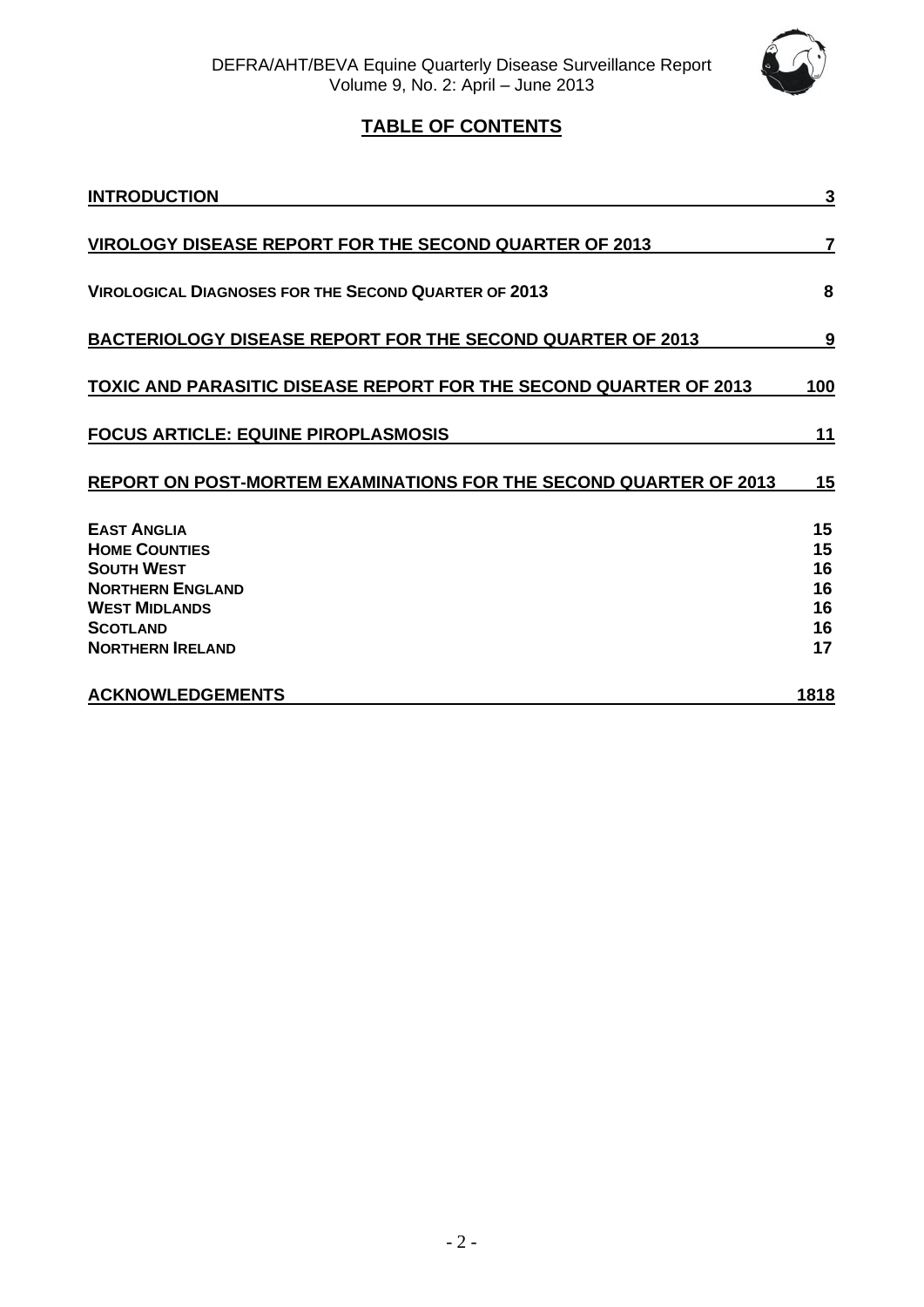

# **Introduction**

Welcome to the second quarterly equine disease surveillance report for 2013 produced by the Department for Environment, Food and Rural Affairs (Defra), British Equine Veterinary Association (BEVA) and the Animal Health Trust (AHT). Regular readers will be aware that this report collates equine disease data arising from multiple diagnostic laboratories and veterinary practices throughout the United Kingdom giving a unique insight into equine disease occurrence on a national scale.

## **National disease occurrence**

#### Equine Influenza (EI)

Equine influenza continues to be of importance within the United Kingdom. In this issue we report one outbreak that occurred during the second quarter.

In addition, two outbreaks of EI have been diagnosed in July 2013. The first was confirmed on 16th July 2013 at a premises consisting of approximately 40 non-vaccinated, non-Thoroughbred horses in Northamptonshire. A positive diagnosis was made by qPCR on a nasopharyngeal swab from one of 12 animals reported to have developed typical clinical signs of fever, nasal discharge and coughing within a period of approximately 48 hours. The isolate has since been characterised as a Florida sublineage clade 2 virus on the basis of the genetic sequence of the haemagglutinin (HA1) gene. On the basis of both its HA1 and neuraminidase (NA) genes the virus is closely related to the viral isolate from the EI outbreak reported in Worcestershire on 28th November 2012.

The second outbreak of EI was confirmed on 24<sup>th</sup> July 2013 on a private premises with six non-vaccinated, non-Thoroughbred horses and ponies in Shropshire. Positive diagnoses were made by qPCR on nasopharyngeal swabs from four of the six animals that were all reported to have developed typical clinical signs of mucoid nasal discharge and mild to severe productive coughing. Investigations are continuing into the likely source of infection, which followed the introduction of a yearling pony onto the premises and attempts will be made to culture and characterise the virus.

The outbreaks have been reported by the text alert service sponsored by Merial Animal Health, **Tell-Tail**. This free service alerts practitioners to outbreaks of equine influenza in the UK via text message. Equine veterinary practitioners can sign up for this scheme by registering at the following website [http://www.merial.co.uk.](http://www.merial.co.uk/) This service has also been offered to the members of the National Trainers Federation (NTF).

The Horserace Betting Levy Board (HBLB) supports equine influenza surveillance in the UK, including free diagnostic testing for practices that sign up for the AHT's sentinel practice scheme. To register for the scheme and for more information on equine influenza UK vets should visit [www.equiflunet.org.uk.](http://www.equiflunet.org.uk/)

#### Equine Herpes Virus-1 (EHV-1)

Two outbreaks of EHV-1 abortion, one outbreak of EHV-1 respiratory and presumed neurological disease and an outbreak of neurological disease have been reported in the second quarter.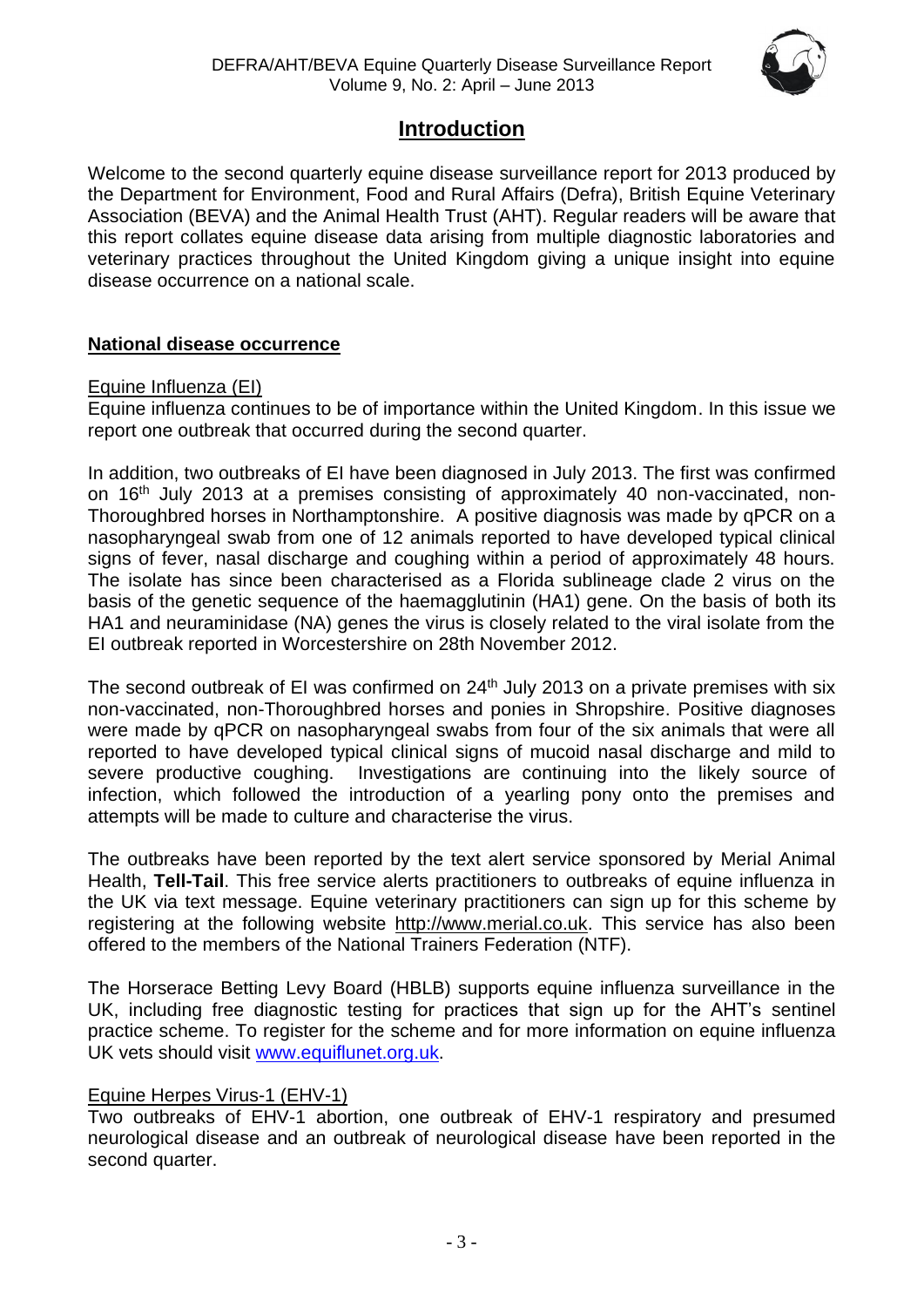

In addition, on  $8<sup>th</sup>$  July 2013 an outbreak of EHV-1 abortion and neurological disease was confirmed on the same premises in Devon where a diagnosis of EHV-1 neurological disease was reported on 2<sup>nd</sup> July. The EHV-1 abortion involved a Thoroughbred mare and a positive diagnosis was made by PCR of placental and fetal tissues. EHV-1 neurological disease was confirmed in another Thoroughbred mare that showed clinical signs of ataxia, as reported on 2nd July. A positive diagnosis was made by PCR of a nasopharyngeal swab. Movement restrictions and control measures have been implemented on the affected premises and further diagnostic testing is being carried out. As of end of August 2013 no further cases have been reported.

#### *Taylorella asinigenitalis*

On 26th June 2013, the Animal Health Trust confirmed *Taylorella asinigenitalis* infection in a three-year-old entire male miniature donkey that had not previously been used for breeding on a premises in Buckinghamshire. Further diagnostic testing resulted in an additional confirmed case in a 13-year-old castrated male donkey that was turned out with the entire male miniature donkey that was previously reported. In both cases diagnoses were made by qPCR on samples collected from the prepuce, urethra and urethral fossa. Samples taken from three Shetland ponies (12-year-old gelding, 16-year-old gelding and 15-year-old mare) also present on the premises tested negative. Attempts to culture the organism from these samples and to trace the dam of the affected colt are continuing.

This is believed to be the first detection of *T. asinigenitalis* in the UK, but unlike *T. equigenitalis* is not required to be notified to Defra.

## **International disease occurrence**

#### African Horse Sickness (AHS)

Two outbreaks of AHS occurred in South Africa in May 2013. The first outbreak involved three Thoroughbred horses, one of which died. The second outbreak affected one Thoroughbred horse. The agent was identified by PCR of a blood sample from the horse that had died. This horse did not show clinical signs consistent with AHS and did not have

a history of recent AHS vaccination. Both outbreaks were detected in the Western Cape Province's AHS surveillance zone (Fig.1).

A preliminary outbreak assessment has been carried out by Defra which concludes that there is a negligible risk of introduction of AHS to the UK via legal trade. The situation is currently being monitored.

Fig. 1: Map of South Africa highlighting the location (red circle) in the Western Cape of two outbreaks of AHS diagnosed in May 2013. Source: World Organisation for Animal Health (OIE)

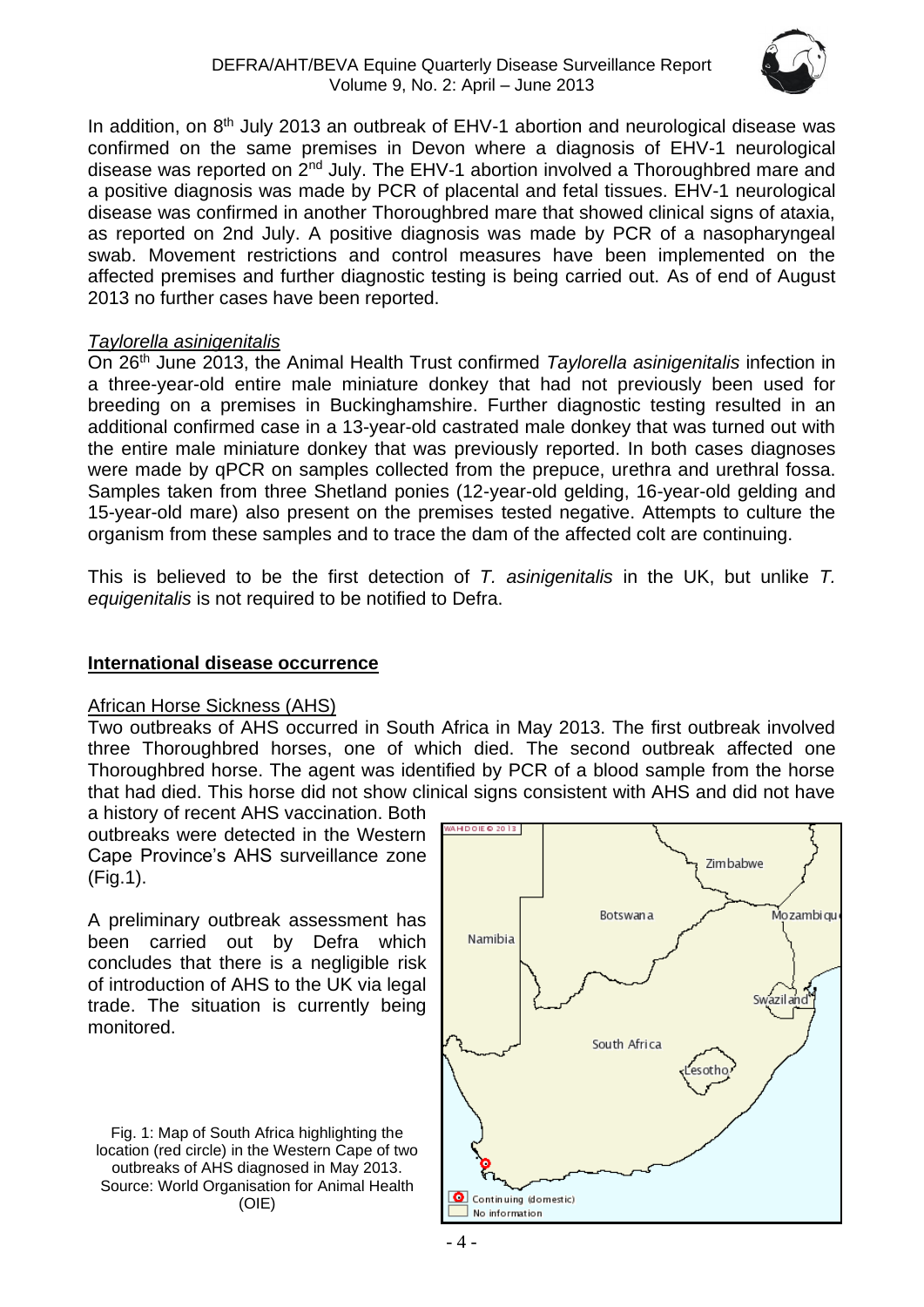

#### Australian Bat Lyssavirus (ABLV)

On 17th May 2013 the first case of Australian Bat Lyssavirus (ABLV) in a horse was reported. The affected horse was from the Southern Downs in Queensland and had been euthanased on 11th May. It is believed that the horse was infected through being scratched or bitten by a bat. Another horse with similar clinical signs was euthanased at the same premises five days earlier.

#### Equine Herpes Virus-1 (EHV-1)

A number of cases of EHV-1 were reported throughout Europe and the USA in the second quarter.

Several cases of EHV-1 abortion were reported in Ireland in April 2013. Two cases were reported in Munster, two in Leinster and a single case occurred in Ulster. Diagnoses were made post mortem by histopathology and virus isolation.

Four cases of EHV-1 abortion and a single outbreak of EHV-1 respiratory disease were reported in France during the second quarter. Cases of abortion were reported in Calvados, Eure, Manche and Orne and diagnoses were made by PCR of fetal organs in all cases. The outbreak of EHV-1 respiratory disease occurred in Manche and affected four horses.

Two cases of EHV-1 abortion were reported in Belgium. Cases occurred in Brussels and Courtrai in April 2013. Both of the affected mares were unvaccinated and positive diagnoses were made by PCR of fetal organs.

Two outbreaks of EHV-1 neurological disease were reported in the United States of America. One outbreak involved a 22-year-old mare in New Jersey that had to be euthanased. The second occurred at a harness track in New York State where four horses had been affected.

An outbreak of EHV-1 neurological disease was also reported in Tervo, Finland where two horses have been affected and a single case was reported in Vaud, Switzerland where one horse was affected.

#### Eastern Equine Encephalomyelitis (EEE)

One hundred cases of EEE have been confirmed in the USA in 2013 up to the last week of August. Fourteen states have reported cases with most cases being reported in South Carolina (30 cases) and Florida (27 cases).

On 31st May 2013 two cases of EEE were reported in Guayas, Ecuador. The first case occurred on 25th February 2013 in which a female Peruvian Paso horse was affected. The second case occurred on 2nd March 2013 involving a Spanish foal.

A single outbreak of EEE was reported in Darien, Panama. Four horses were affected, two of which died.

#### Hendra Virus

On 13th June 2013 a case of Hendra virus infection was confirmed at a property west of Macksville on the New South Wales mid-northern coast. The affected horse was a mare that had died on 5th June 2013. This is the first case of Hendra virus infection in New South Wales since 2011.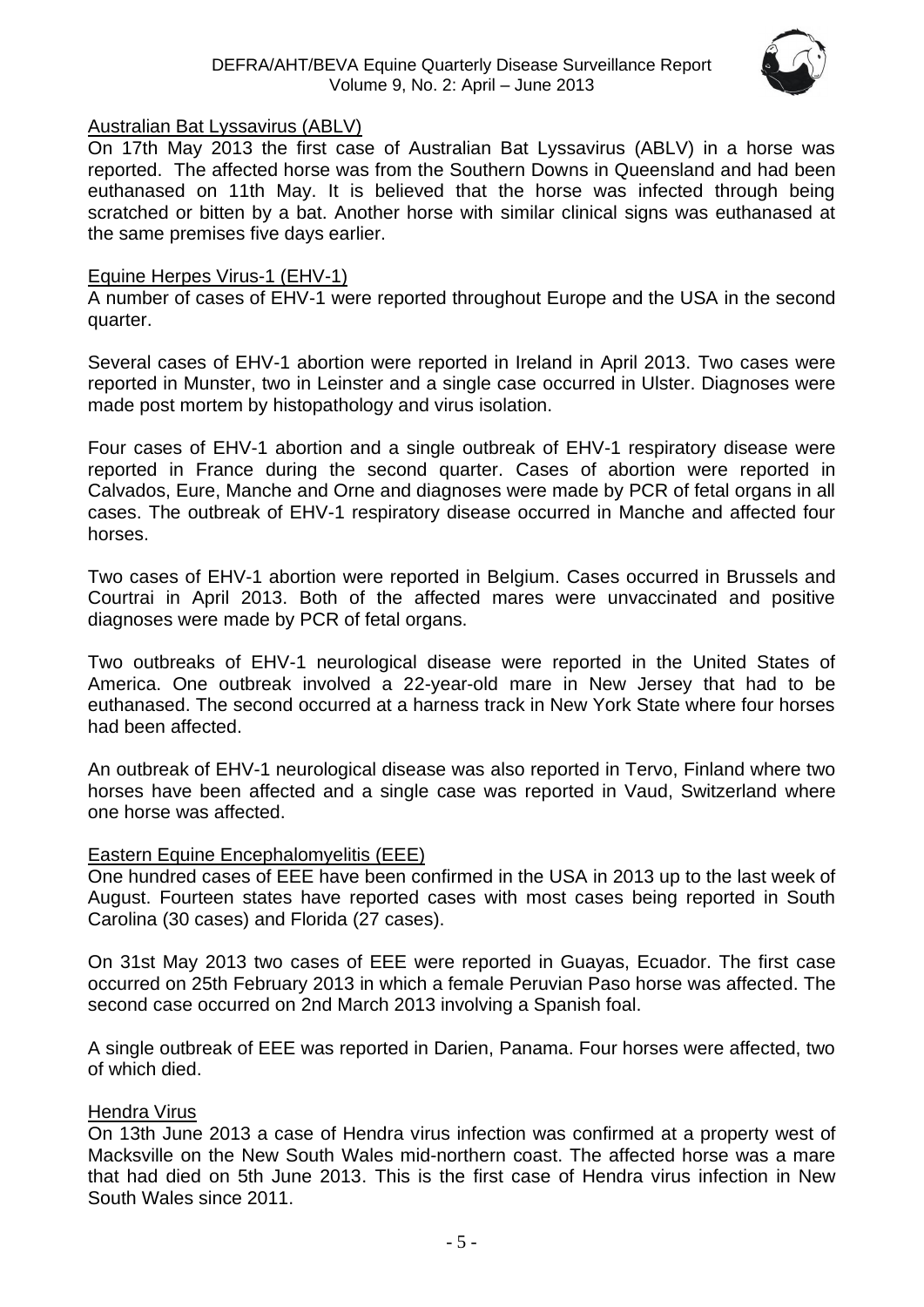

# **Defra/ Animal Health and Veterinary Laboratories Agency (AHVLA) business**

On the issue of horse passports, the European Commission have brought forward initial proposals announced in their '5 Point Plan' for strengthening the effectiveness of the horse passport regime in protecting the human food chain. The main requirements foreseen are for Member States to operate a central database and new controls to ensure better security of passports and microchips. Discussions will begin in September 2013. The Commission also plans to bring forward proposals in the autumn to amend the zootechnics legislation and through that will transfer responsibility for issuing passports entirely to the Competent Authority (Defra).

## **Focus article**

In this report we are pleased to include a focus article written by Deidre Carson from Rossdale and Partners in Newmarket. The article provides an overview of the clinical management of equine piroplasmosis and the risk to the United Kingdom.

We reiterate that the views expressed in this focus article are the authors' own and should not be interpreted as official statements of Defra, BEVA or the AHT.

Access to all of the equine disease surveillance reports can be made on a dedicated page on the recently updated Animal Health Trust website at [http://www.aht.org.uk/cms](http://www.aht.org.uk/cms-display/DEFRA_AHT_BEVA_equine_reports.html)[display/DEFRA\\_AHT\\_BEVA\\_equine\\_reports.html](http://www.aht.org.uk/cms-display/DEFRA_AHT_BEVA_equine_reports.html) or via the BEVA and Defra websites at <http://www.beva.org.uk/news-and-events/news> and [http://archive.defra.gov.uk/foodfarm/farmanimal/diseases/vetsurveillance/reports/listing.ht](http://archive.defra.gov.uk/foodfarm/farmanimal/diseases/vetsurveillance/reports/listing.htm) [m,](http://archive.defra.gov.uk/foodfarm/farmanimal/diseases/vetsurveillance/reports/listing.htm) respectively.

We would remind readers and their colleagues that a form is available on the AHT website for registration to receive reports free of charge, via e-mail, on a quarterly basis. The link for this registration form is available via [http://www.aht.org.uk/cms](http://www.aht.org.uk/cms-display/equine_disease_registration.html)[display/equine\\_disease\\_registration.html](http://www.aht.org.uk/cms-display/equine_disease_registration.html) .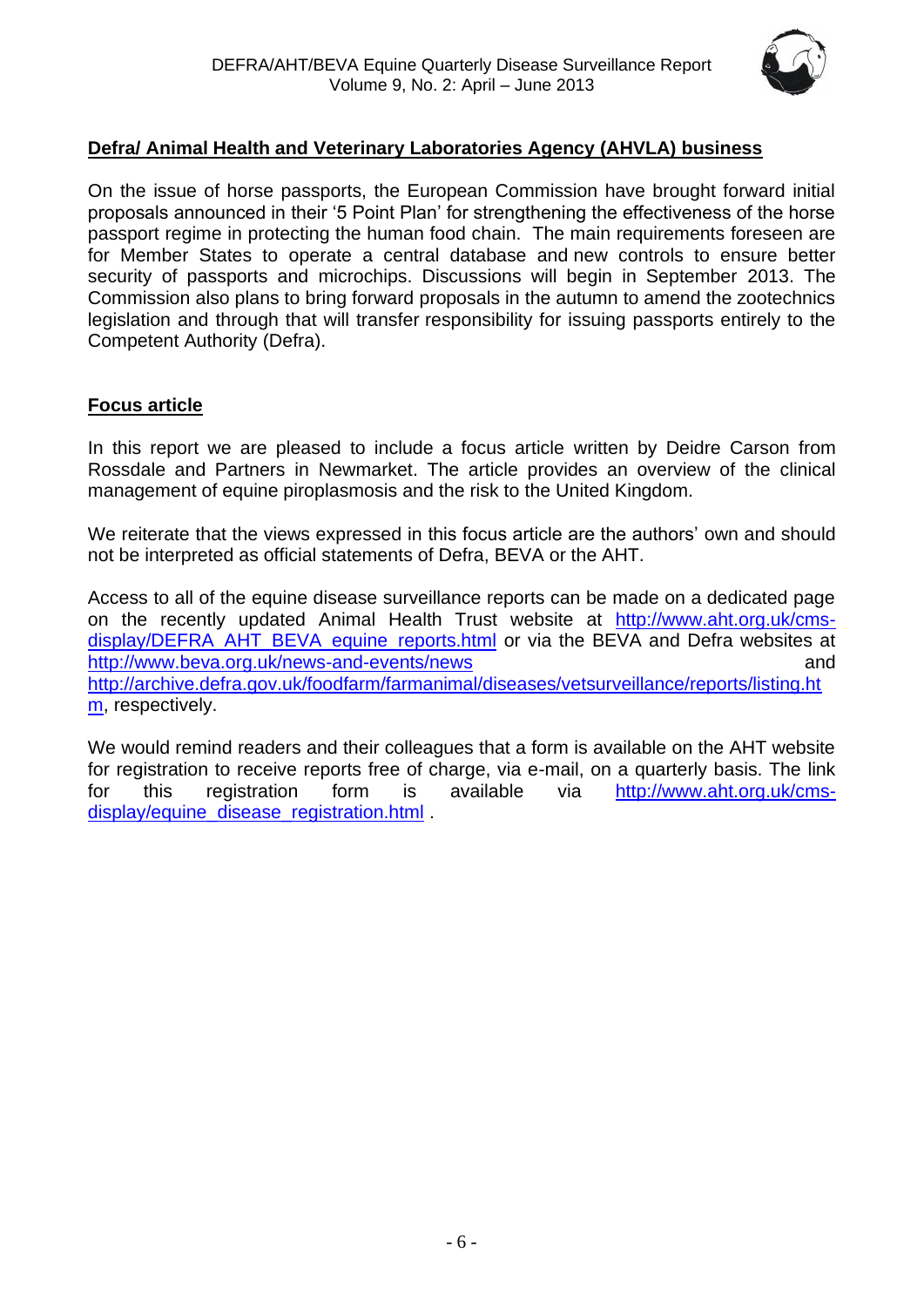

# **Virology Disease Report for the Second Quarter of 2013**

The results of virological testing for April to June 2013 are summarised in Table 1 and include data relating to Equine Viral Arteritis (EVA), Equine Infectious Anaemia (EIA) and West Nile Virus (WNV) from the Animal Health Veterinary Laboratories Agency (AHVLA), Weybridge. The sample population for the AHVLA is different from that for the other contributing laboratories, as the AHVLA's tests are principally in relation to international trade (EVA and EIA). AHVLA now provides testing for WNV as part of clinical work up of neurological cases on specific request and provided the local regional AHVLA office has been informed.

|         | Table 1: Diagnostic virology sample throughput and positive results for the second quarter |  |
|---------|--------------------------------------------------------------------------------------------|--|
| of 2013 |                                                                                            |  |

|                            | Number of             | <b>Number Positive</b> | <b>Number of</b><br><b>Contributing</b> |
|----------------------------|-----------------------|------------------------|-----------------------------------------|
|                            | <b>Samples Tested</b> |                        | Laboratories                            |
| <b>Serological Tests</b>   |                       |                        |                                         |
| <b>EVA ELISA</b>           | 2211                  | $26*$                  | 6                                       |
| <b>EVA VN</b>              | 464                   | 42#                    | 3                                       |
| AHVLA EVA VN               | 467                   | 37                     | 1                                       |
| EHV-1/-4 CF test           | 802                   | $25*$                  | $\overline{2}$                          |
| EHV-3 VN test              | 3                     | 3                      | 1                                       |
| ERV-A/-B CF test           | 196                   | $6*$                   | 1                                       |
| Influenza HI test          | 220                   | $3^*$                  | 1                                       |
| EIA (Coggins)              | 640                   | 0                      | 3                                       |
| <b>EIA ELISA</b>           | 1219                  | $\mathbf 0$            | 6                                       |
| AHVLA EIA (Coggins)        | 812                   | 0                      | 1                                       |
| AHVLA WNV (PRNT)           | 0                     | $0^{**}$               | 1                                       |
| <b>Virus Detection</b>     |                       |                        |                                         |
| <b>EHV-1/-4 PCR</b>        | 92                    | 8                      | $\overline{2}$                          |
| <b>EHV-2/-5 PCR</b>        | 26                    | 14                     | 1                                       |
| Influenza NP ELISA         | 1                     | $\Omega$               | $\overline{2}$                          |
| Influenza Directigen       | 33                    | 0                      | 2                                       |
| Influenza PCR              | 50                    | 1                      | 1                                       |
| Influenza VI in eggs       | $\Omega$              | 0                      | 1                                       |
| <b>AHVLA Influenza PCR</b> | 59                    | 0                      | 1                                       |
| EHV VI                     | 189                   | 6                      | 1                                       |
| <b>EVA VI/PCR</b>          | 9                     | 0                      |                                         |
| <b>AHVLA EVA VI/PCR</b>    | 16                    | 1                      | 1                                       |
| Rotavirus                  | 137                   | 29                     | 9                                       |

ELISA = enzyme-linked immunosorbent assay, VN = virus neutralisation, VLA = Animal Health Veterinary Laboratories Agency, CF = complement fixation,

HI = haemagglutination inhibition, Coggins = agar gel immuno diffusion test, PCR = polymerase chain reaction, NP = nucleoprotein,

<span id="page-6-0"></span>VI = virus isolation, EVA = equine viral arteritis, EHV = equine herpes virus, ERV = equine rhinitis virus, EIA = equine infectious anaemia # = Seropositives include vaccinated stallions, \* = Diagnosed positive on basis of seroconversion between paired sera \*\* = Seropositve due to vaccination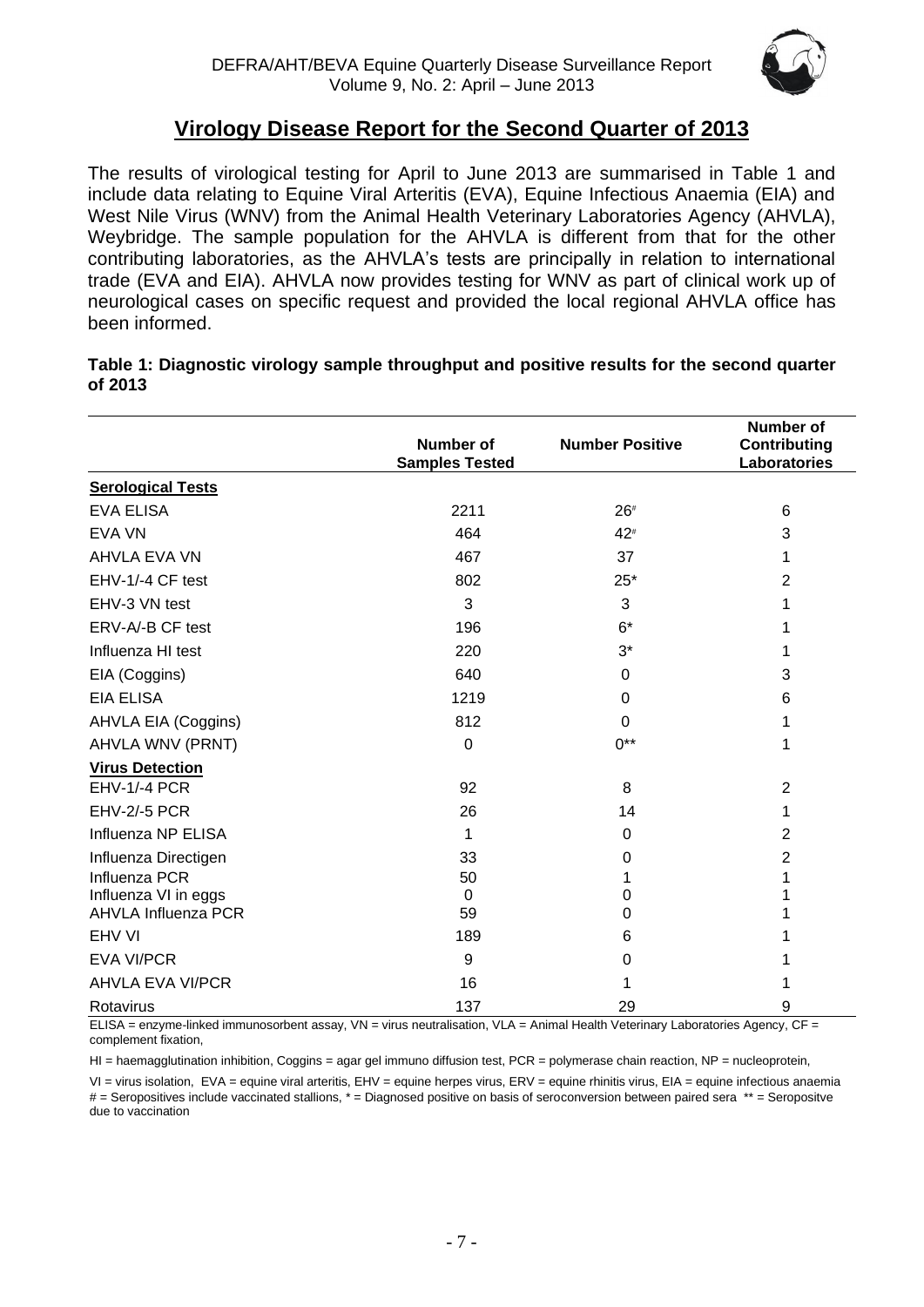

## **Virological Diagnoses for the Second Quarter of 2013**

#### **Equine Influenza**

Two outbreaks of equine influenza (EI) were confirmed and reported in the second quarter.

On 21st June 2013 an outbreak of EI was confirmed in Northumberland. The affected horse was a non-vaccinated two-year-old Cob filly that showed clinical signs of bilateral mucopurulent nasal discharge and a cough. A positive diagnosis was made by qPCR on a nasopharyngeal swab. Six other horses were also affected.

The second outbreak of EI was confirmed on 28<sup>th</sup> June 2013 in Hertfordshire. The affected horse was a one month old cob filly that showed clinical signs of depression, pyrexia and pneumonia. A positive diagnosis was made by qPCR on a nasopharyngeal swab. The filly's dam, a three-year-old cob assumed to be non-vaccinated, showed clinical signs of pyrexia and a cough. Six other horses have shown similar clinical signs at the premises in Essex from which the mare and foal originated.

#### **Equine Herpes Virus-1 abortion**

Two outbreaks of abortion were confirmed in the second quarter.

On 8<sup>th</sup> April 2013 an outbreak of EHV-1 abortion was confirmed in North Yorkshire where seven unvaccinated non-Thoroughbred mares were affected.

The second outbreak was confirmed on 24th April 2013 in an unvaccinated Thoroughbredcross mare in Surrey. In all cases diagnoses were made by PCR of fetal tissues and control measures were undertaken in accordance with the HBLB Codes of Practice.

#### **Equine Herpes Virus-1 respiratory and presumed neurological disease**

One outbreak of EHV-1 respiratory disease and presumed neurological disease was confirmed by the Animal Health Trust in this quarter.

On 27<sup>th</sup> June 2013 EHV-1 respiratory disease was confirmed in a three-month-old Thoroughbred foal in Warwickshire. The foal showed clinical signs of mild pyrexia, nasal discharge and ocular discharge and a positive diagnosis was made by PCR of a nasopharyngeal swab. A presumptive diagnosis of EHV-1 neurological disease was made in the foal's dam, a seven-year-old Thoroughbred mare that showed clinical signs of ataxia and nasal and ocular discharge. The mare became recumbent and was euthanased. The affected premise consists of six other adult horses in addition to the foal including four Thoroughbred mares.

#### **Equine Herpes Virus-1 neurological disease**

One outbreak of EHV-1 neurological disease was confirmed by the Animal Health Trust at a stud in Devon.

On 28<sup>th</sup> June 2013 two Thoroughbred mares were both found recumbent and were later euthanased. Positive diagnoses of EHV-1 infection were made on 2<sup>nd</sup> July 2013 in both mares by qPCR on nasopharyngeal swabs. The following day two further Thoroughbred mares developed clinical signs of ataxia. There are approximately 180 in-contact horses on the premises. The outbreak is linked to the presumptive neurological EHV-1 outbreak reported on 27th June 2013 in Warwickshire, as the affected Thoroughbred mare in that outbreak had moved from the Devon premises 16 days previously.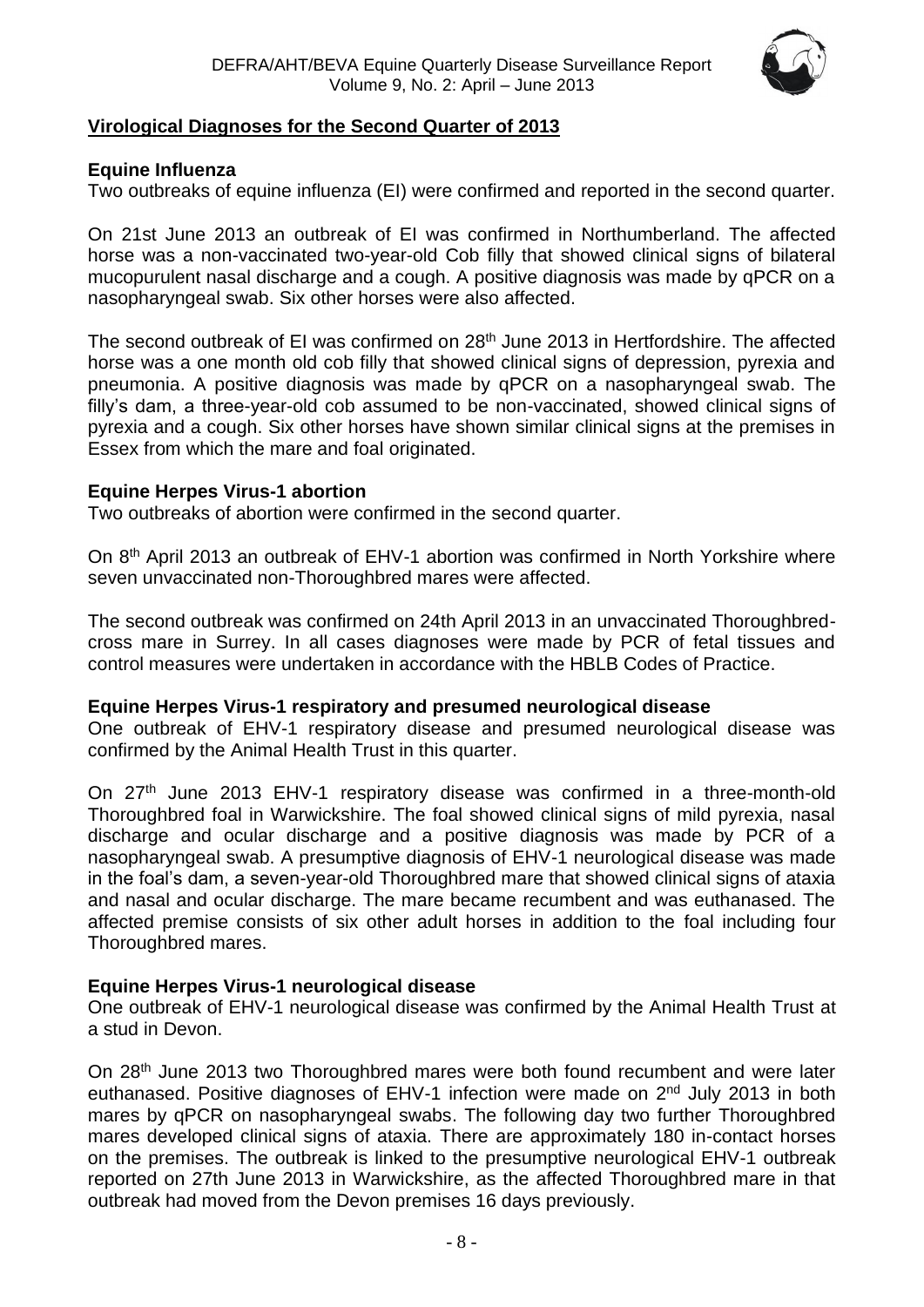

# **Bacteriology Disease Report for the Second Quarter of 2013**

A summary of the diagnostic bacteriology testing undertaken by different contributing laboratories is presented in Table 2. For contagious equine metritis (CEM) all 29 HBLB approved laboratories in the UK contributed data.

## AHVLA CEMO Data for the period April to June 2013

We are again pleased to include data relating to CEM testing from the Animal Health Veterinary Laboratories Agency (AHVLA), in this quarterly report. The sample population for the AHVLA is different from that for the other contributing laboratories as the AHVLA tests are principally in relation to international trade and/or outbreak investigations.

#### **Strangles**

Strangles remains endemic in the UK, especially among parts of the non-Thoroughbred horse population. Diagnoses are confirmed in the UK based on traditional culture of *S. equi* and qPCR on respiratory samples and/or seroconversion using a serological ELISA.

#### **Table 2: Diagnostic bacteriology sample throughput and positive results for the second quarter 2013**

|                                              | Number of<br><b>Samples</b><br><b>Tested</b> | <b>Number</b><br><b>Positive</b> | <b>Number of</b><br>Contributing<br>Laboratories |
|----------------------------------------------|----------------------------------------------|----------------------------------|--------------------------------------------------|
| <b>CEMO (HBLB)</b>                           | 6057                                         | 0                                | 29                                               |
| <b>CEMO (AHVLA)</b>                          | 970                                          | 0                                |                                                  |
| Klebsiella pneumoniae <sup>#</sup>           | 62631                                        | 5                                | 29                                               |
| Pseudomonas aeruginosa                       | 63421                                        | 28                               | 29                                               |
| Strangles*culture                            | 1511                                         | 184                              | 20                                               |
| <b>Strangles PCR</b>                         | 1151                                         | 181                              | 4                                                |
| <b>Strangles ELISA</b>                       | 1808                                         | $281^2$                          | 4                                                |
| <b>Salmonellosis</b>                         | 331                                          | 14                               | 17                                               |
| <b>MRSA</b>                                  | 594                                          | $\overline{2}$                   | 12                                               |
| <b>Clostridium perfringens</b>               | 183                                          | 10                               | 8                                                |
| <b>Clostridium difficile (toxin by ELISA</b> |                                              |                                  |                                                  |
| or immunochromatography)                     | 191                                          | 16                               | 10                                               |
| <b>Borrelia (by ELISA)</b>                   | 50                                           | 11                               |                                                  |
| Rhodococcus equi culture/PCR                 | 630                                          | 9                                |                                                  |
| Lawsonia intracellularis**culture/PCR        | 36                                           | 0                                | 5                                                |

CEMO = contagious equine metritis organism (*Taylorella equigenitalis*); HBLB = HBLB accredited laboratories; #=capsule type 1,2,5; AHVLA = AHVLA reference laboratory**; \****Streptococcus equi* subsp*. equi*; MRSA = methicillin resistant *Staphylococcus aureus.* \*\* Lawsonia intracellularis identified using PCR applied to faeces; <sup>1</sup> reproductive tract samples only; <sup>2</sup> seropositivity may be attributed to disease exposure, vaccination, infection and carrier states.

#### AHVLA *Salmonella* results

From the incidents involving strains typed by the AHVLA, the serovars/phagetypes reported were monophasic Typhimurium variants *S*. 4,12:i:- DT193 (3 samples), *S*. 4,5,12:i:- DT193 (2), *S*. 4,5,12:i:- U323 (2) and *S.* Typhimurium U302 (1). These types are most common in pigs, cattle and people. For more information from AHVLA about *Salmonella* in the UK, please visit [http://vla.defra.gov.uk/reports/rep\\_salm\\_rep11.htm.](http://vla.defra.gov.uk/reports/rep_salm_rep11.htm)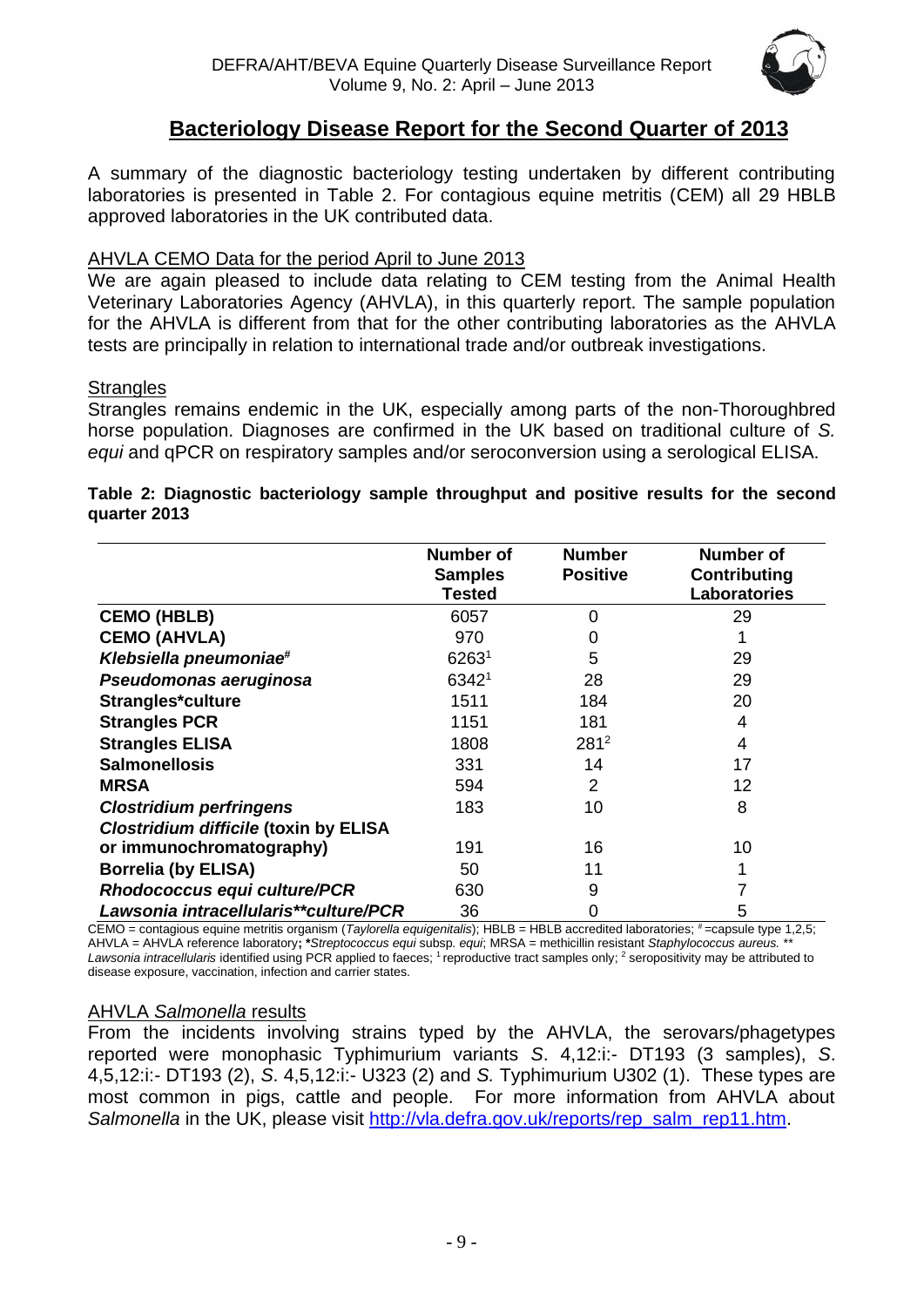

# **Toxic and Parasitic Disease Report for the Second Quarter of 2013**

A summary of diagnostic toxicosis and parasitology testing undertaken by contributing laboratories is presented in Tables 3 and 4, respectively. Results for toxicosis are based on histopathologically confirmed evidence of disease only (where applicable).

#### **Table 3: Diagnostic toxicosis sample throughput and positive results for the second quarter of 2013**

|                       | <b>Number of</b><br><b>Samples</b><br><b>Tested</b> | <b>Number</b><br><b>Positive</b> | <b>Number of</b><br><b>Contributing</b><br>Laboratories |
|-----------------------|-----------------------------------------------------|----------------------------------|---------------------------------------------------------|
| <b>Grass Sickness</b> | 39                                                  | 23                               |                                                         |
| Hepatic toxicoses     | 28                                                  | 5                                |                                                         |
| Atypical myopathy     |                                                     |                                  | ク*                                                      |

\*Includes contributing laboratories with no cases submitted

#### **Table 4: Diagnostic parasitology sample throughput and positive results for the second quarter of 2013**

|                                  | <b>Number of</b><br><b>Samples</b><br><b>Tested</b> | <b>Number</b><br><b>Positive</b> | <b>Number of</b><br><b>Contributing</b><br>Laboratories |
|----------------------------------|-----------------------------------------------------|----------------------------------|---------------------------------------------------------|
| <b>Endoparasites</b>             |                                                     |                                  |                                                         |
| Ascarids                         | 4478                                                | 121                              | 19                                                      |
| Cyathostomes                     | 2331                                                | 485                              | 13                                                      |
| Dictyocaulus                     | 1113                                                | 23                               | 11                                                      |
| <b>Strongyles</b>                | 5297                                                | 1748                             | 22                                                      |
| Tapeworms (ELISA based testing)  | 340                                                 | 39                               | 8                                                       |
| Tapeworms (Faecal exam)          | 2752                                                | 22                               | 12                                                      |
| Trichostrongylus                 | 165                                                 | $\overline{7}$                   | 1                                                       |
| Strongyloides                    | 3149                                                | 541                              | 19                                                      |
| Oxyuris equi                     | 851                                                 | 4                                | 5                                                       |
| Fasciola                         | 151                                                 | 18                               | 3                                                       |
| Coccidia                         | 653                                                 | 19                               | 5                                                       |
| Cryptosporidia                   | 21                                                  | 0                                |                                                         |
| AHVLA Theileria equi (CFT)*      | 19                                                  | 1                                |                                                         |
| AHVLA Theileria equi (IFAT)**    | 193                                                 | 11                               |                                                         |
| AHVLA Theileria equi (cELISA)*** | 114                                                 | 6                                |                                                         |
| AHVLA Babesia caballi (CFT)*     | 19                                                  | 0                                |                                                         |
| AHVLA Babesia caballi (IFAT)**   | 194                                                 | 12                               |                                                         |
| AHVLA Babesia caballi(cELISA)*** | 114                                                 | 6                                |                                                         |
| <b>Ectoparasites</b>             |                                                     |                                  |                                                         |
| <b>Mites</b>                     | 18                                                  | 0                                |                                                         |
| Lice                             | 389                                                 | 1                                | 17                                                      |
| Ringworm                         | 516                                                 | 69                               | 22                                                      |
| Dermatophilus                    | 300                                                 | 31                               | 17                                                      |
| Candida                          | 50                                                  | $\mathbf 0$                      | $\overline{2}$                                          |

\*Complement Fixation Test; CFT suspect/positive samples are tested in IFAT test

\*\*Indirect Fluorescent Antibody Test; \*\*\*competitive Enzyme-linked immunosorbent assay; positive cELISA results are not undergoing confirmatory testing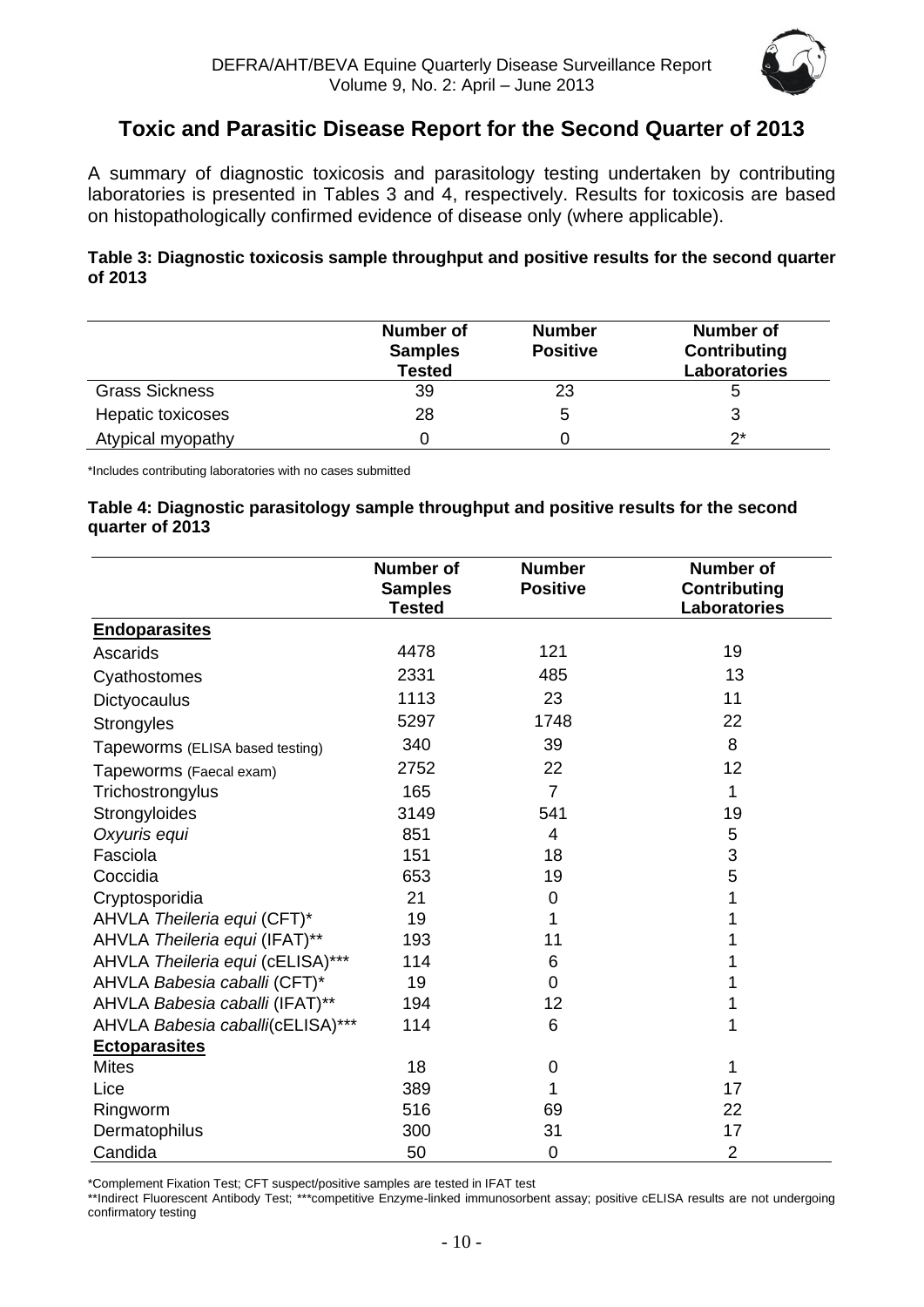

# **Focus Article: Equine Piroplasmosis**

# **Deidre Carson BVSc(Sydney), MRCVS, Rossdales and Partners, Newmarket, UK**

Equine Piroplasmosis (EP) is a potentially fatal tick-borne protozoal infection which affects horses, zebras, mules and donkeys.

EP is endemic in many tropical and subtropical regions such as parts of Africa, Middle East, Asia, Cuba, Central and South America, the Caribbean and southern Europe and it was recently found in parts of southern USA and in a localised outbreak in Ireland in 2009. Countries which are believed to be free of the disease include Australia, New Zealand, Canada and Japan.

One of the most significant characteristics of the diseases is that a carrier state exists providing an unsuspected source of infection for other animals. This is the main reason that it poses such a potential threat to us in the UK. With increasing international movement of horses, the chance of importing a carrier is also increasing. Zebras act as an important reservoir of infection for horses in Africa.

#### **How does the disease develop?**

There are two organisms which can cause EP: *Babesia caballi* and *Theileria equi.* They have different life cycles but both infect red blood cells where they multiply and cause rupture of the cells, resulting in anaemia and inflammation. They can be present individually or can both be present and causing disease at the same time. Disease caused by *T. equi* tends to be more severe with a higher mortality rate.

Transmission of the disease between horses is (normally) via a tick vector. At least a dozen known species of tick can spread the infection but fortunately, very few of these are present in the UK. The ticks ingest the parasites when they feed on an infected horse and then pass the parasites when they feed on another horse. Babesia spp can be found in various organs in the tick vector and can be transmitted transovarially from egg to larva. Theileria spp are only found in the salivary glands of the vector ticks. The immature protozoa only mature and become infective after the tick has been attached for several days so prompt removal of ticks can help reduce the risk of infection.

It is important to note that transmission of infection can also occur through blood transfusions and via contaminated equipment and instruments, such as needles, AI instruments, stomach tubes and dental equipment etc. A significant outbreak of EP in the USA in 2009 was traced to blood transfusions and the re-use of needles. The infection can also pass from mare to foal via the placenta prior to birth.

# **Clinical signs**

The incubation period (time between infection and appearance of clinical signs) is 12-19 days for *T. equi* and 10-30 for *B. caballi* so it can be up to a month after infection before clinical signs appear and any trace of the infecting tick might be long gone.

The clinical signs vary and are pretty vague as they are similar to those seen in other conditions that cause anaemia and jaundice (yellowing of the membranes). In per-acute cases, the animal might be found dead. The acute form is the most common one seen.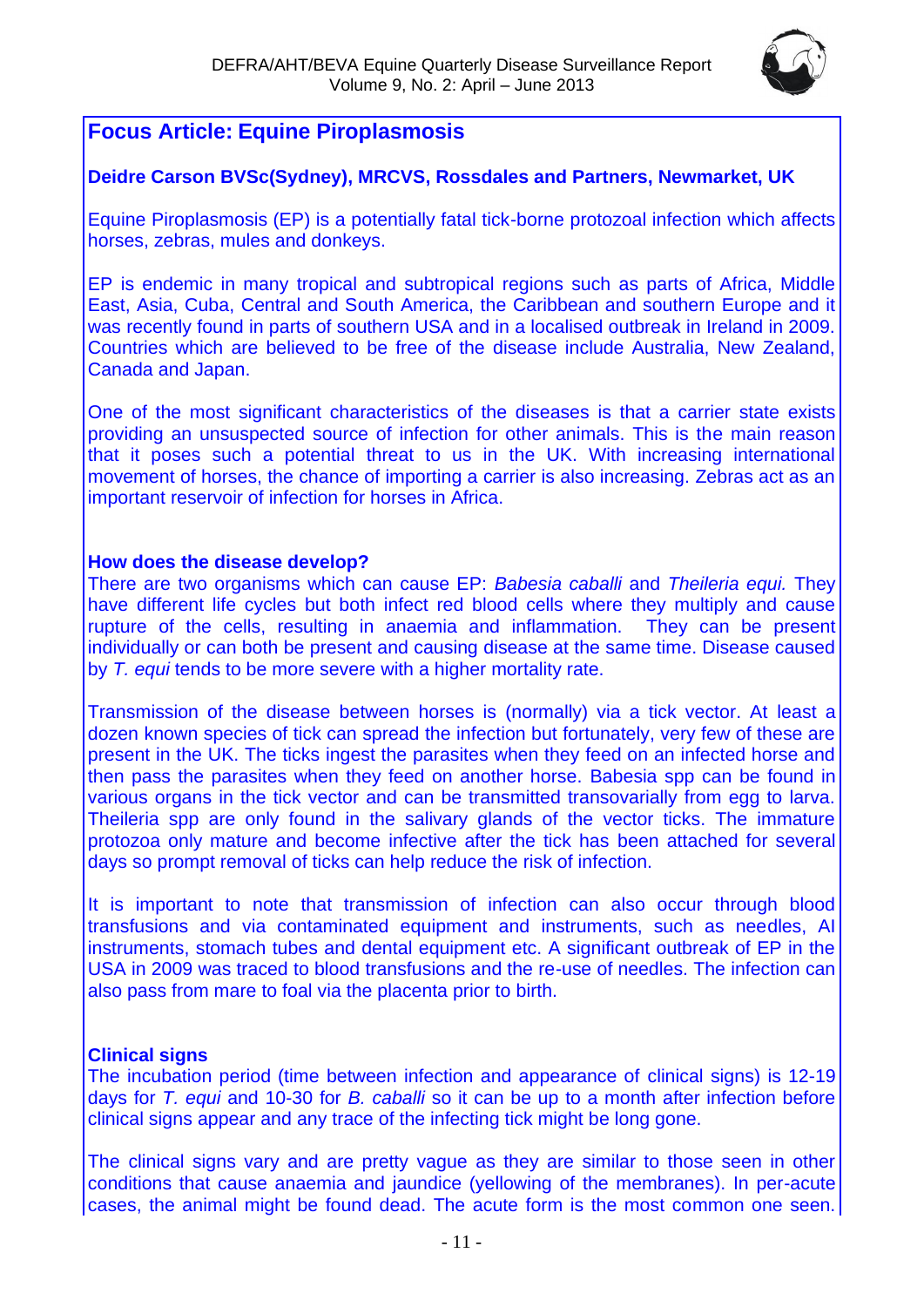

Clinical signs may include fever, loss of appetite, depression, laboured or rapid respiration and congested membranes. You might see obvious anaemia, jaundice, haematuria (dark urine), sweating, haemorrhages in the mouth and inside the vulva, a swollen abdomen and general weakness. Other cases will show less severe signs which might be intermittent such as limb swelling and mild colic with dry droppings. Long term, chronic cases may show only mild signs such as reduced appetite, weight loss and exercise intolerance. Abortions may occur and foals which are infected before birth might die at or soon after birth. Other foals might be born asymthomatic carriers.

Carriers might remain subclinical for life or might develop clinical disease after stress (such as strenuous exercise or travel) or suppression of their immune system, such as can be seen in young foals, old animals and those ill with other disease conditions.

#### **Diagnosis**

Because the clinical signs are pretty non-specific the differential diagnosis might include purpura haemorrhagica, hepatitis, neoplasia and poisonings (all of which occur in the UK) plus other exotic diseases such as Equine Infectious Anaemia, Surra, Dourine and African Horse Sickness.

In some acute cases, it might be possible to demonstrate the protozoa in blood films affected horses as seen in Fig. 1 but this is difficult and is an unreliable test. The tests of choice are serological. The preferred tests in the UK are the IFAT and the cELISA as both of these are prescribed tests for international trade. The CFT is used in some countries but the result can be affected by many extraneous factors and so some carrier animals will give a negative result. It also can't be used for at least one month after infection. More recent PCR tests can be used on blood samples to try to detect parasite DNA. These are very sensitive and may be used in conjunction with serological tests or alone.



Fig. 1: *B. caballi* identified on a blood film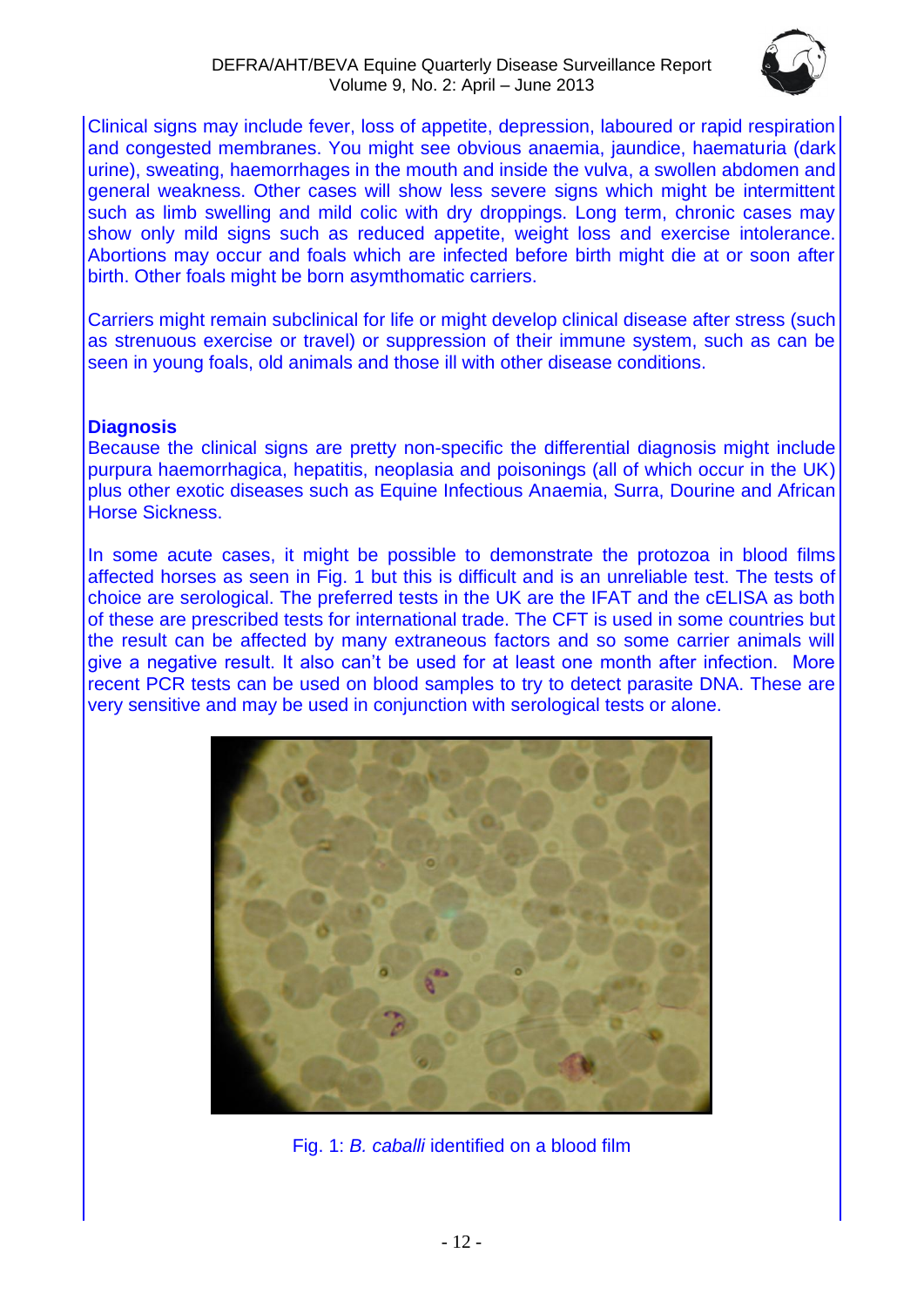

# **Treatment**

Horses which recover usually become chronic carriers for life although many will eventually become clear of *B. caballi*. Horses rarely become clear of *T. equi*, even after treatment. In countries where the disease is endemic a significant proportion of the affected animals are working equids. In such countries infected horses may show little or no signs of disease and so can perform their job at a certain level without becoming ill.

Where finances allow and it is desirable to try to eradicate the parasite from the horse, treatment may be attempted using imidocarb or another babesicide. These drugs are not readily available in the UK but can be imported under special licence. Note that treatment might suppress clinical signs but rarely clears the infection. Severe side effects are common. Even if the parasite can be cleared from the blood, the horse will remain positive on testing for antibody, probably for life. The major significance of this seropositive status is that it significantly reduces the opportunities for sale and export of the affected horse.

## **Prevention and Control**

In endemic countries, control is difficult due to the existence of carrier animals. However tick control with acariscides and by remove any found on the horse can be helpful. Suspected cases must be quarantined immediately. Don't introduce new animals from an endemic or suspect area/country unless tested first. Ensure adequate hygiene when handling blood products and contaminated instruments. Don't re-use needles, sterilise all equipment after each use and don't use blood products from animals which have not been tested for Piroplasmosis.

# **Risk to the UK**

There is little or no regulation and no OIE guidelines regarding the pre-importation treatment of horses for ticks and the Tripartite agreement allows free movement of 'registered equidae' between the UK, France and Republic of Ireland. As a result there is real risk of importation of infected ticks on horses and we know that there are species of tick here already which are capable of actin as vectors for EP. We should be recommending treatment for ticks as a pre-importation requirement for horses and a negative EP blood test if the horse has come from an area where the disease is known to occur.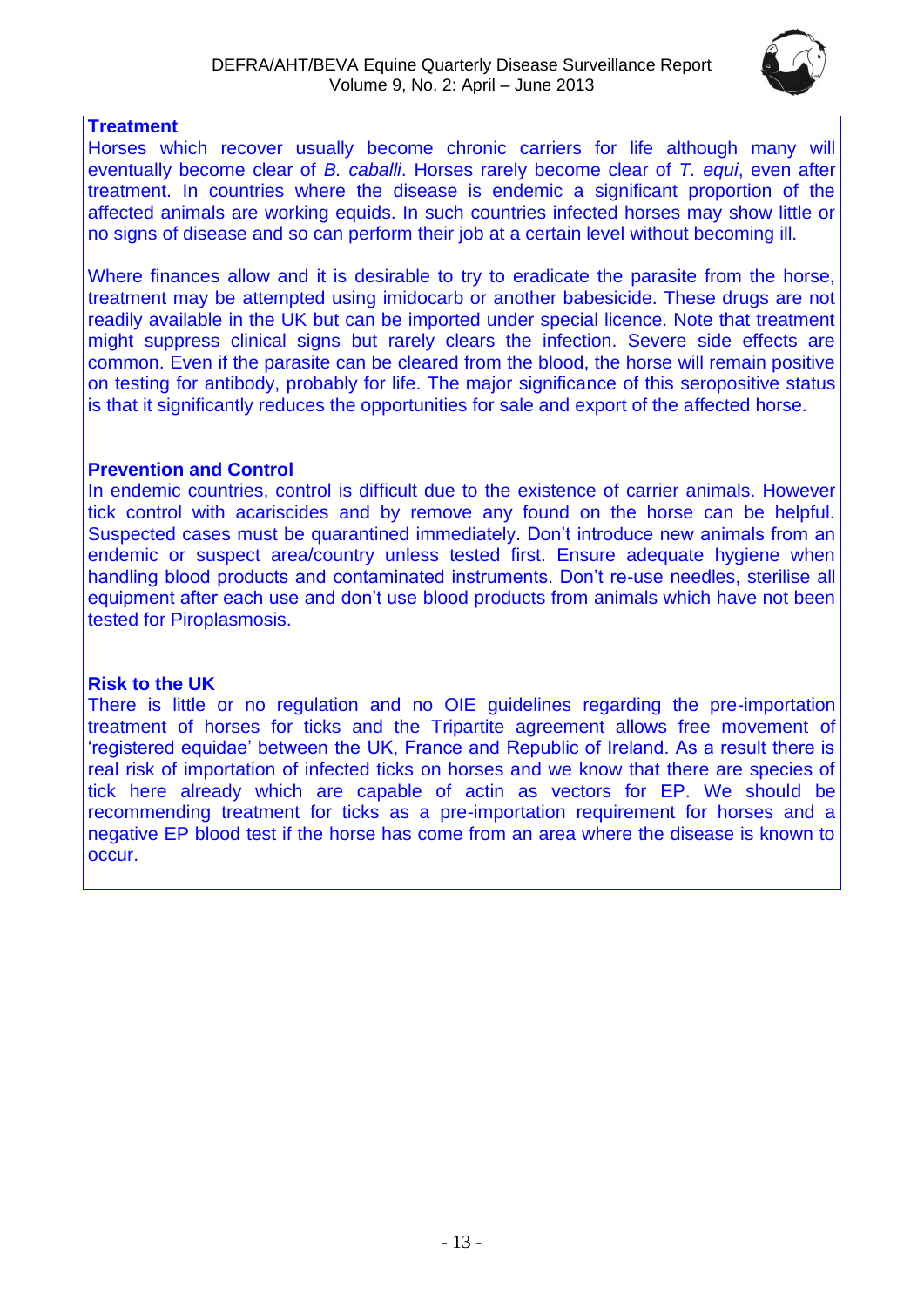

## Grass sickness surveillance data [\(http://www.equinegrasssickness.co.uk/\)](http://www.equinegrasssickness.co.uk/)

A total of 63 equine grass sickness (EGS) cases have been reported for the second quarter (April - June 2013), of which 22 cases were confirmed by histopathology and were reported by submitting laboratories but no case details were available.

Of the 41 cases reported via the EGS surveillance, where location was reported, 59% (n=19/32) occurred in England and 41% (n=13/32) occurred in Scotland. Location was not reported for nine cases. The median age of affected horses was 5 years (range 2 – 35 years). A greater proportion of cases occurred in males: 56% of cases were males (n=1 colt; 22 geldings), 39% were mares/fillies (n=16), and sex was not recorded for two cases.

The majority of affected horses (66%, n=27) were purebreds, predominantly Welsh breeds  $(n=6)$  and Cob breeds  $(n=6)$  and 29%  $(n=12)$  were crossbreeds. Breed was not reported for the remaining two cases.

The clinical subform of EGS was reported for 36 cases, of which 41.7% were reported to have acute EGS (n=15), 27.8% were reported to have subacute EGS (n=10) and 30.6% of cases were diagnosed with chronic EGS (n=11). Of the 11 horses with chronic EGS, four were reported to have survived to date (36%).

Diagnostic information was provided for 56% of cases (n=23); of these, 48% (n=12) were diagnosed based on clinical signs alone. Nine horses underwent surgery and diagnostic confirmation obtained by biopsy examination in the majority of cases (78%, n=7); two horses that underwent surgery also had a subsequent post-mortem examination. In total, post-mortem examination was performed in five cases, of which four had biopsy samples obtained for confirmation of diagnosis by histopathology.

It should be noted that the grass sickness surveillance scheme receives data from a wider population in comparison to the data presented in Table 3 and different diagnostic criteria were used.

The nationwide EGS surveillance scheme was established in spring 2008 to facilitate the investigation of changes in geographic distribution and incidence of the disease in Great Britain. Data gathered by this scheme is collated in a strictly confidential database, and will be an invaluable resource in the development of proposed vaccination field trials of a *Clostridium botulinum* type C toxoid vaccine. **Unfortunately, the number of cases reported to the scheme each year is decreasing. Therefore we would encourage both horse owners and veterinary surgeons to report any cases of EGS by contacting Jo Ireland at the Animal Health Trust (email [jo.ireland@aht.org.uk\)](mailto:jo.ireland@aht.org.uk).**

Further information is also available at <http://www.equinegrasssickness.co.uk/> where questionnaires, collecting data on both affected premises and individual cases, can be viewed and completed online.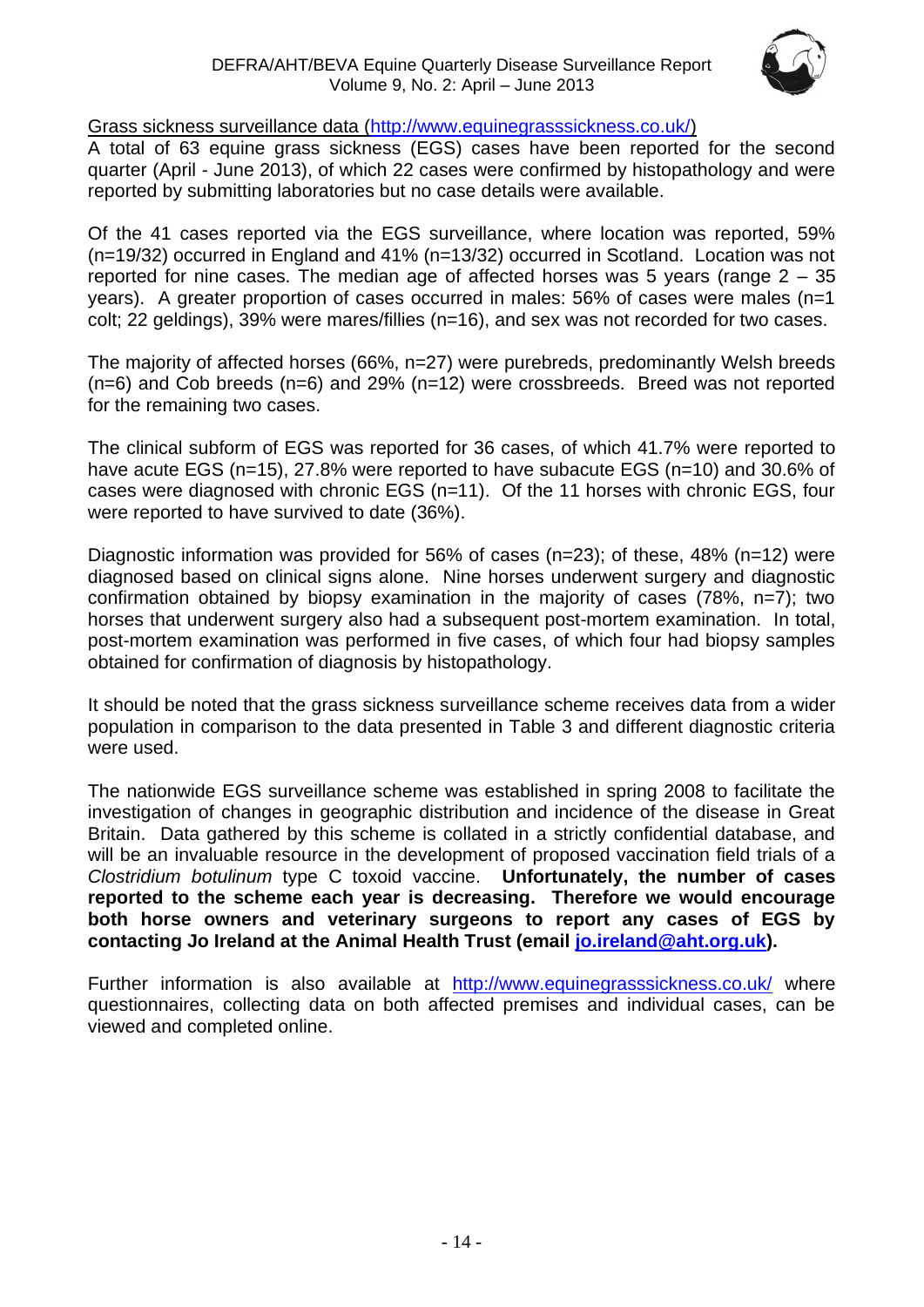

# **Report on Post-mortem Examinations for the Second Quarter of 2013**

## <span id="page-14-0"></span>**East Anglia**

*A total of 44 cases were examined including 17 aborted fetuses and one placenta.*

Of the aborted fetuses examined, Equine Herpes Virus-1 (EHV-1) was isolated in seven cases, there were five cases of umbilical cord torsion, two cases of placentitis and single cases of early placental detachment and hypoxia. The cause of death could not be determined in one case.

One placenta from an aborted fetus was examined however the cause of death could not be determined.

Six neonatal deaths were investigated, comprising single cases of interstitial pneumonia, perforated gastro-duodenal ulcers, and a respiratory infection of unknown cause. One case that had died following delivery by caesarean section suffered placental malformation and the cause of death could not be determined in the final two cases.

Two neurological cases were reported. Examination of the first case revealed a congential cervical vertebral malformation with spinal cord compression. Encephalitis was identified in the second case, the necrotising and non-suppurative nature of the lesions in the brainstem was suggestive of a parasitic aetiology.

Ten horses were examined following gastrointestinal disease. Four cases of grass sickness were reported, two cases suffered post-foaling complications that resulted in a colonic torsion and a caecal rupture, and a parasite-related intestinal infarction was identified in two further cases. Single cases of gastric and caecal rupture were also reported.

Three cases of neoplasia were reported in which diagnoses of bronchogenic carcinoma, a renal tumour and lymphoma were confirmed.

One musculoskeletal case was examined in which an ischial shaft fracture was identified.

One welfare case was examined. A 22 year old Irish Draught horse was euthanased after suffering cachexia and being unable to stand. Post-mortem examination was inconclusive.

Five other cases were reported. Two cases of post-partum haemorrhage were reported along with three cases of trauma in which pneumothorax and a subdural haematoma were identified. The final trauma case involved a horse that had been startled by a bee sting. The horse reared, fell, suffered haemorrhage from the ears and nostrils and was euthanased.

# <span id="page-14-1"></span>**Home Counties**

*Twenty cases were examined in this quarter.*

Three neonatal deaths were examined this quarter. Post-mortem examination revealed neonatal encephalopathy in one neonate due to cerebral hypoxia and neonatal maladjustment syndrome, haemorrhagic enteritis in the second and neonatal isoerythrolysis was identified in the final case.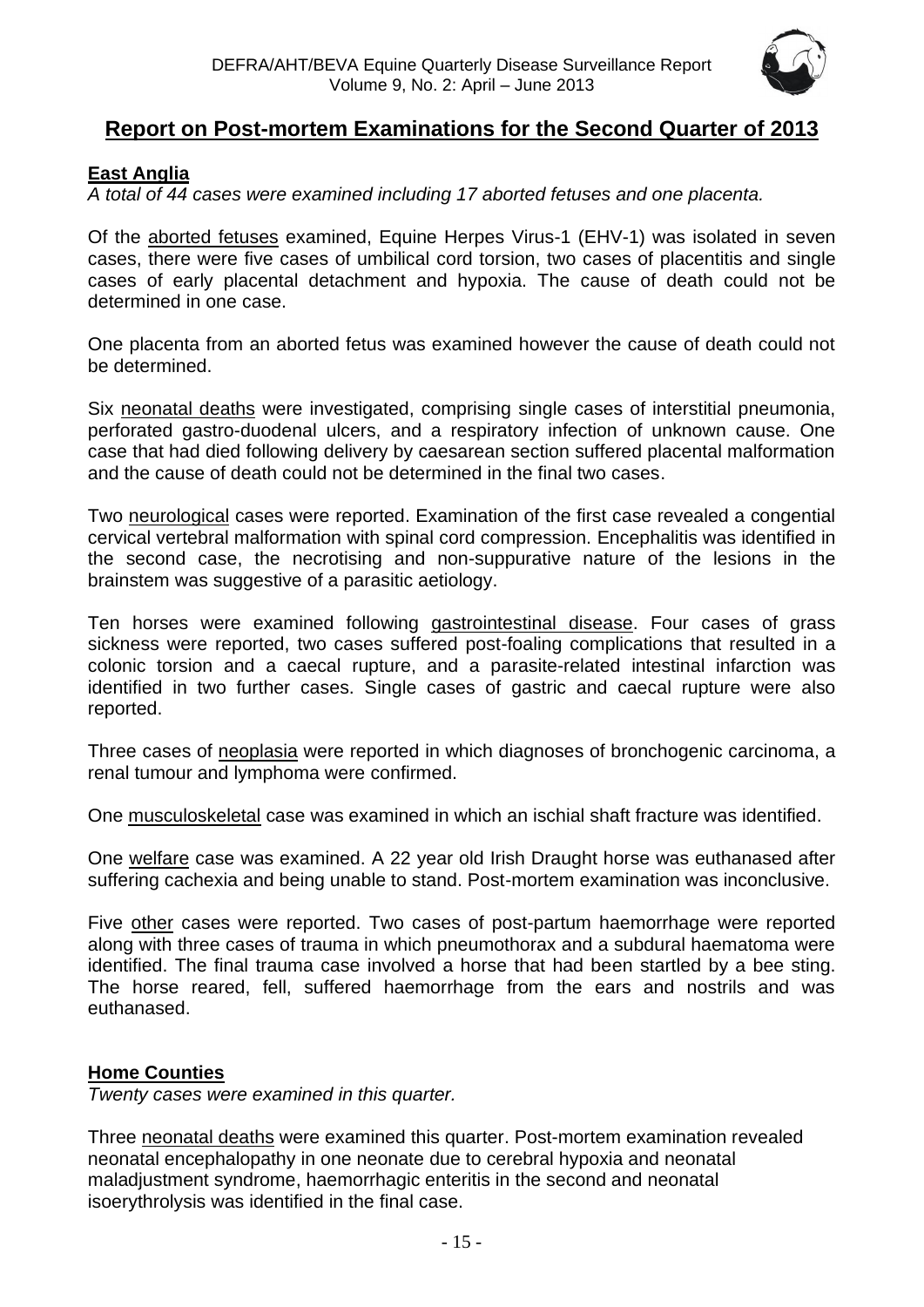

Ten cases of gastrointestinal disease were reported. Two cases of gastric rupture were identified along with single cases of acute necrotising colitis, lymphoplasmacytic enteropathy, large colon torsion, equine grass sickness, peritonitis, colonic displacement and rupture, colonic impaction and ganglioneuritis.

One case of neoplasia was examined in which alimentary lymphoma was confirmed.

One musculoskeletal case was reported in which a fractured skull was identified.

Five welfare cases were investigated. Three cases suffered cyathostomiasis and emaciation. Diagnoses of emaciation and emaciation with ragwort intoxication were made in the final two cases.

#### <span id="page-15-0"></span>**South West**

*Eighteen cases were examined in this quarter*.

One neonatal case was examined which had been found still born and had an umbilical cord torsion.

Four gastrointestinal cases were reported. Post-mortem examination revealed single cases of grass sickness, colitis with haemolytic syndrome, alimentary lymphoma and a rectal tear.

Thirteen welfare cases were examined in this quarter, two of which suffered cyathostomiasis. The results for the eleven remaining cases are yet to be confirmed.

#### <span id="page-15-1"></span>**Northern England**

*One case was examined in this quarter.*

One case of neoplasia was reported and leukaemia was later confirmed.

#### **West Midlands**

*One case was reported in this quarter.*

One gastrointestinal case was examined and grass sickness was confirmed by histology.

#### <span id="page-15-2"></span>**Scotland**

*Seven post-mortem examinations were carried out in this quarter.*

Four gastrointestinal cases were reported. Single cases of grass sickness, strangulating lipoma and gastric ulceration were identified however a definitive diagnosis could not be established in the final case.

One respiratory case was examined in which a *S. equi* infection was identified.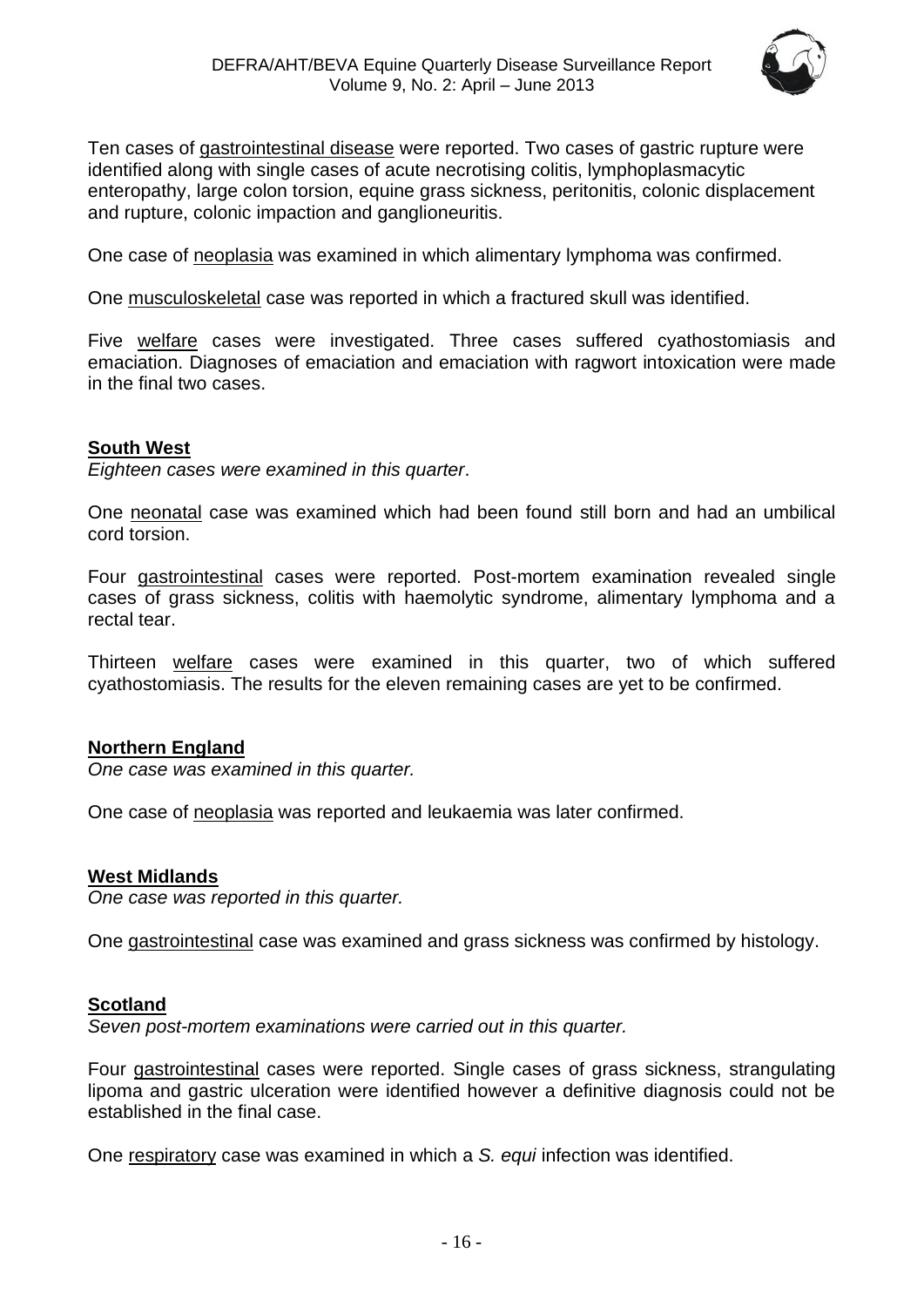

One case of neoplasia was reported and post-mortem examination revealed mediastinal lymphoma.

A single musculoskeletal case was reported in which myopathy was suspected. The horse had previously undergone surgery following a wire wound.

## <span id="page-16-0"></span>**Northern Ireland**

*Seven post-mortem examinations were carried out in this quarter*.

Two neonatal stillborn foals were examined however in both cases a cause of death could not be determined.

One gastrointestinal case was reported. The five year old mare had died after showing severe clinical signs of colic and post mortem examination revealed a large section of thickened and oedematous colon wall with haemorrhagic contents.

Two cases of hepatic disease were examined. The first case comprised a pony that was euthanased due to a suspected toxicity. Post-mortem and histological examination revealed a chronic active hepatic necrosis with fibrosis. The second case involved a mare that had been found dead and a clinical history suggested weed killer toxicity. Histological examination of the liver showed chronic and on-going active hepatic cirrhosis suggestive of chronic pyrrolizidine toxicity.

Two welfare cases were reported in this quarter. The first involved a foal that had been found dead and the second comprised a mare that had been euthanased after being found in poor condition. Post-mortem examinations revealed cyathostomiasis in both animals.